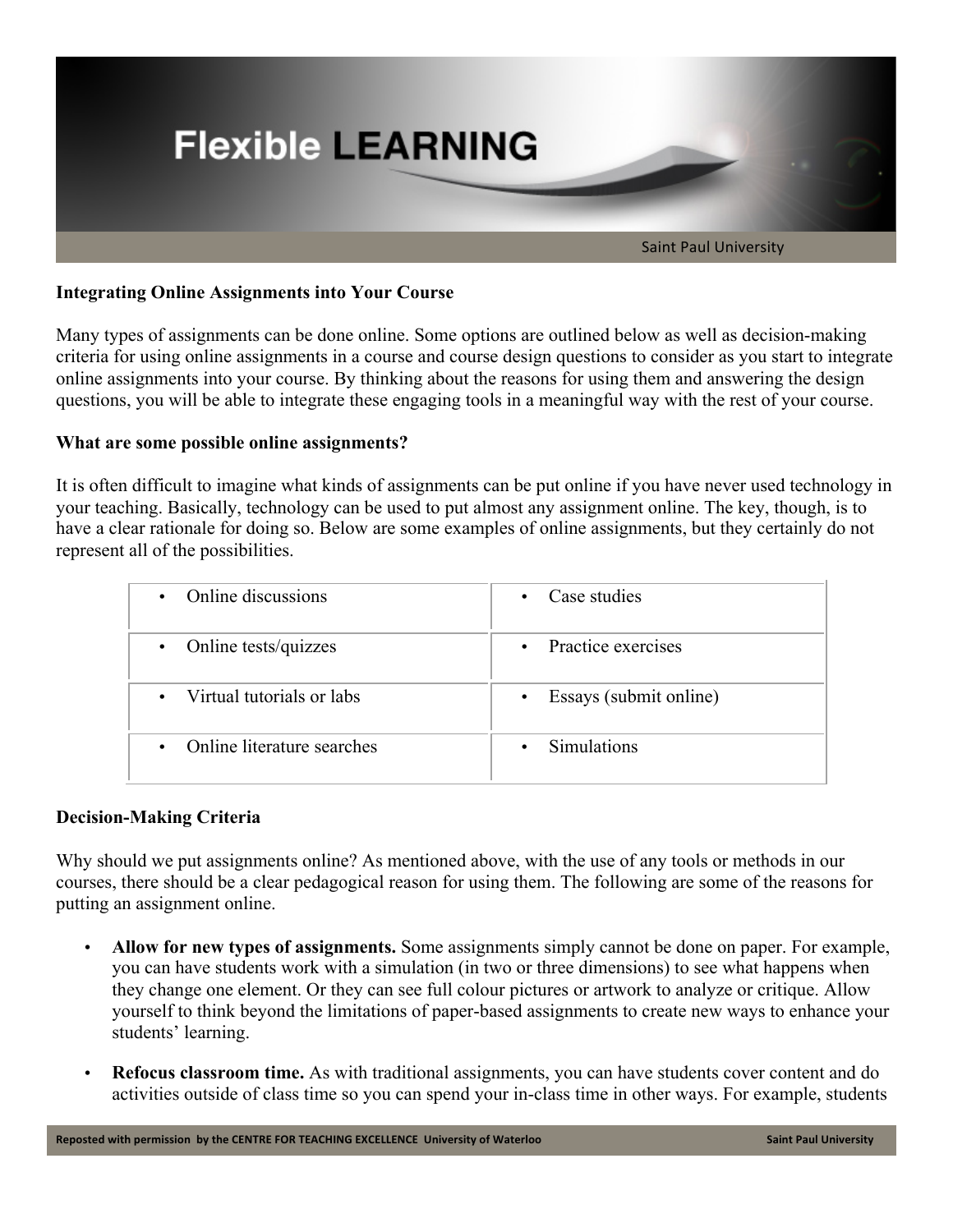can engage in an online discussion and then be able to bring that knowledge to class for a more in-depth discussion. Or a pre-class quiz can highlight problem areas for you to focus on in your lecture. You may also be able to reduce inclass hours if your online activities are well-planned.

- **Allow for collaboration.** Research has shown that one way to increase student learning is to promote collaboration where groups of students can interact with each other to solve a problem or discuss an issue together. Assignments which allow for such collaboration are often more effective at positively affecting student learning than individually-done assignments.
- **Encourage reluctant participants.** Online assignments, particularly discussions, can allow even the most reluctant participants to join in a discussion. The online (often asynchronous) nature of such assignments gives students an opportunity to reflect and generate a response to a particular question – time not necessarily allowed in a face-toface, synchronous discussion.
- **Accommodate different learning styles and levels.** Beyond encouraging participation from reluctant students, online assignments can have a multi-modal design (i.e., graphics, text, audio, virtual hands-on activities) and, if designed appropriately, can also help students reach new learning levels or think more deeply or critically about a given concept.
- **Give instant feedback to students.** One of the real benefits to students of online assignments is the possibility for instant feedback on their work. Many tools used to create such assignments can be configured to provide such feedback, instead of having students wait for assignments to be graded and returned. This way, they know immediately what concepts they need to work on, and which they already understand. This can also help instructors to identify unclear concepts or students who may need remedial assistance.
- **Archive course information.** Online assignments also allow for an archive to be created of relevant course information and discussions. This information can be used by students at a later date while studying for a test/exam, or by the instructor to create a Frequently Asked Questions page or to measure students' understanding of key concepts.
- **Deliver online or Distance Education courses.** If a course is being offered online or at a distance, then online assignments are a natural extension of this.
- **Provide students with transferable skills for other courses and in their careers.** Some instructors are interested in integrating key skills into their courses that students can use in other courses or take out into the "real-world" upon completion of their degrees. If this is a goal for your courses, then providing some familiarity with certain technologies through the use of online assignments may be a good way to introduce students to skills they can use elsewhere.
- **Be environmentally friendly.** Paperless assignments are a good way to save environmental resources.